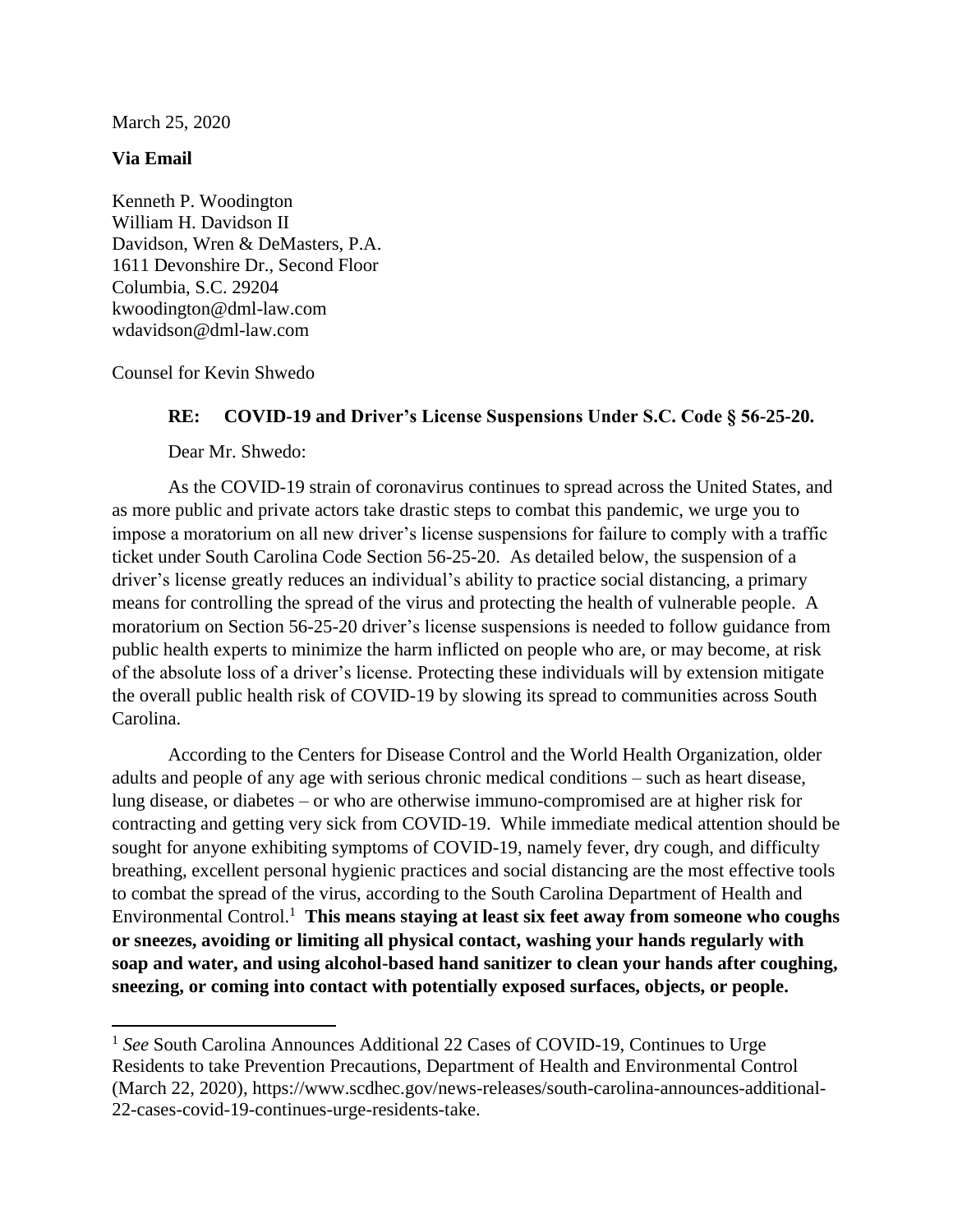Once imposed, a Section 56-25-20 suspension absolutely bars an individual from legally driving. The suspension is only lifted when the individual is able to do two things, both of which require traveling to public places, which increases the risk of exposure to the virus. First, the person must travel to court to pay the money owed on the ticket and obtain proof of payment. Second, the person must then travel to the DMV to provide proof of payment and request lifting of the Section 56-25-20 suspension.

## **Because Section 56-25-20 suspensions absolutely bar people from legally driving, they increase the risk of transmission of COVID-19 in three distinct ways.**

First, these suspensions compel people to use public transportation, secure paid rides, or secure rides from friends and family in order to travel to meet basic needs. Yet taking public transportation, using paid rides, or carpooling with others makes it very difficult, if not impossible, to maintain at least six feet between people as recommended by public health experts to prevent the spread of COVID-19.

Second, even if it were possible to safely socially distance on public transportation, such transit is inadequate in South Carolina. *See, e.g.*, CDM Smith, Charting a Course to 2040: South Carolina Statewide Public Transportation and Coordination Plan, S.C. Dep't of Transp. 51 (2014), https://bit.ly/2nhxK1j (reporting that only 44% of South Carolina's public transit needs were met in fiscal year 2011). Thus, now more than ever, South Carolinians need to lawfully drive to secure testing and treatment if they experience COVID-19 symptoms, and to obtain necessary supplies such as soap, hand sanitizer, and protective gloves or masks. Section 56-25- 20 suspensions erect barriers to many people's ability to safely secure this sort of treatment and get the supplies needed to take preventative measures.

Third, imposing new Section 56-25-20 suspensions will force those who can pay tickets to travel to courts and DMV offices to reinstate their driver's licenses, putting them in close contact with court and DMV staff and other members of the public. This public contact further increases the risk of spreading the virus, particularly to state and local employees and other members of the public at DMV offices.

**Therefore, we urge the DMV to impose an immediate moratorium lasting a minimum of three months on imposing any new suspensions on driver's licenses for failure to comply with traffic tickets under Section 56-25-20.** This action is well within the DMV's power. To be clear, the suspension of a driver's license under Section 56-25-20 is an act undertaken by the DMV as an exercise of discretion—not an outcome ordered by a magistrate or judge who imposes a sentence for a traffic or littering offense. Section 56-25-20 *explicitly* grants the DMV sole discretion to decide whether and when to suspend a driver's license for a person's reported failure to comply with a traffic ticket. *See* S.C. Code § 56-25-20 ("[T]he department may suspend or refuse to renew the person's driver's license").

In accordance with recommendations from public health experts, an immediate moratorium on new Section 56-25-20 suspensions will reduce the number of people traveling to public facilities, thereby lowering the risk of transmission to members of the public, as well as to court and DMV staff. Additionally, a moratorium will help limit the number of people who face